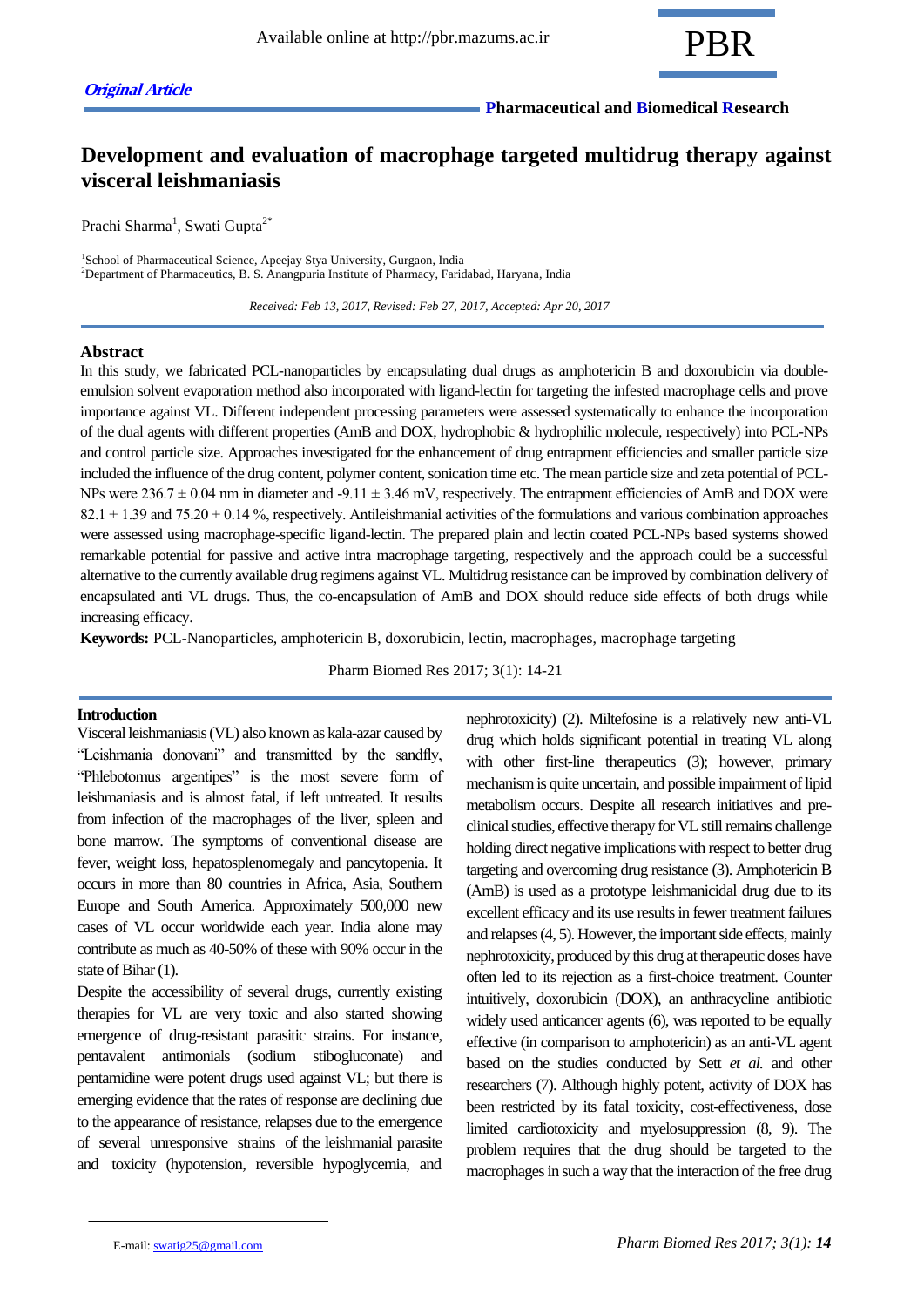with non-target tissues could be minimized (10). The possibility of improving the plasma half-life of the drugpolymer conjugate, with maximum accumulation in the target site, can be achieved through encapsulation of the drug in a long circulating carrier such as liposomes or nanoparticles. Out of these carriers, the biodegradable Nano-particulate systems (NPs) have recently received considerable attention as potential drug delivery systems (11).

The aim of the present work is to formulate poly- $\epsilon$ caprolactone-nanoparticles (PCL-NPs) with a view towards vectoring combination of drugs (AmB and DOX) to RES incorporated with macrophage targeted ligand- lectin and generated an excellent tool that can circumvent major drug related issues in the treatment of VL. One such approach to increase the efficacy and to reduce the dose related toxicity of these drugs is to target the drug molecule to the phagolysosomes of the MPS where the leishmania parasites reside (12). These nanoparticles are suitable for passive and active targeting of drugs to MPS and can result in higher concentrations of drug in liver and spleen on parenteral administration (9). They can be passively taken up from the blood stream by the macrophages of the liver and spleen after intravenous or intracardiac administration because of their colloidal nature. The PCL-NPs are stable formulations that could be an economically attractive substitute of the already licensed AmB and DOX formulations. Concurrently, ligand mediated active targeting to the macrophages with the proposed PCL-NPs would considerably increase the rate and extent of macrophage accretion of drug which may further decrease the dose size and dose frequency of already approved formulations.

#### **Materials and methods**

#### *Materials*

Amphotericin B (AmB) was procured as a gift sample from Lifecare Innovations, Gurugram, India. Doxorubicin Hydrochloride (DOX) was received as gift sample from Sun Pharmaceuticals Industries Limited, India. Poly-€-caprolactone (PCL) (85,000 Da), lectin (WGA), poly-vinyl alcohol (PVA, Av. MW 30,000-70,000), Eagle's medium and Locke's solution (MWCO: 3500) were purchased from Sigma Chemical Co. USA. All other chemicals used were of analytical reagent grade and without further purification.

# *Preparation of PCL-nanoparticles*

PCL-nanoparticles (PCL-NPs) containing AmB and DOX were prepared by using double emulsion method with slight modification as per our laboratory set up (13). In a small plastic vial 58.9 mg PCL was mixed with 1 ml of chloroform and added in previously extracted DOX under magnetic stirring (Remi, Mumbai, India). After which DOX solution was added in 0.1% w/v PVA solution. In a separate plastic vial 0.5 mg AmB was dissolved in 0.2 mL dimethyl sulphoxide (DMSO) and injected into PVA solution and resulted emulsion was stirred at room temperature under probe sonicator (Sonics, Vibracell) at 10,000 rpm, for 15 min. The resultant PCL-NPs were separated by ultracentrifugation at 16,000 rpm (Sigma 3K- 18 refrigerated centrifuge, Germany) for 30 min and washed with distilled water at least three times (14).

#### *Optimization of PCL-nanoparticles*

Optimization of PCL-Nanoparticles was carried out by varying different parameters such as drug content, polymer content and sonication time. For optimization of drug content (AmB and DOX) to polymer content, polymer content (50 mg) and sonication time (5 min) were kept constant while AmB and DOX content was varied at different weight levels, i.e. (2, 3, 4, 5 mg for AmB and 5, 10, 15, and 20 mg for DOX) in different formulations (Table 1) for determining optimum AmB and DOX content (15). Average particle size of different formulations was determined by particle size analyzer (Delsa Nano C, Beckman Coulter, USA) and percent drug entrapment in different formulations was also determined as described previously (16). PCL-NPs with optimum AmB and DOX to polymer content were optimized for optimum sonication time in terms of average particle size. PCL content, drug content (AmB and DOX) to polymer content (optimized), and %w/v PVA concentration were kept constant while sonication time was varied (i.e. 5, 10, 12, 15, 20 min) for different formulations. PCL-NPs were evaluated for average particle size by photon correlation spectroscopy using Zetasizer Nanoseries (Nano-ZS, Malvern Inst. Ltd. UK) using a flow-through cell and percent drug entrapment in different formulations was also determined. We have found maximum drug encapsulation efficiencies with optimum sonication time at 15 min. Formulation with optimum drug content and sonication time were optimized for optimum polymer content (PCL) in terms of percent drug entrapment. The PCL-NPs with fixed drug content, sonication time with different polymer content (PCL) (i.e 50, 100, 150, 200 mg) were prepared (12). Drug content and sonication time however were kept constant at its optimum level. Increasing the amount of PCL from 50- 200 mg caused NPs size shift toward a higher size range from 236.7 to 572 nm, and entrapment efficacy of AmB and DOX was decreased from to 82.1  $\pm$  1.39 to 55.76 % and 75.20  $\pm$ 0.14 to 32% respectively (10). PCL-NPs were evaluated for percent drug entrapment and percent haemolysis. Percent haemolysis was determined by the method reported in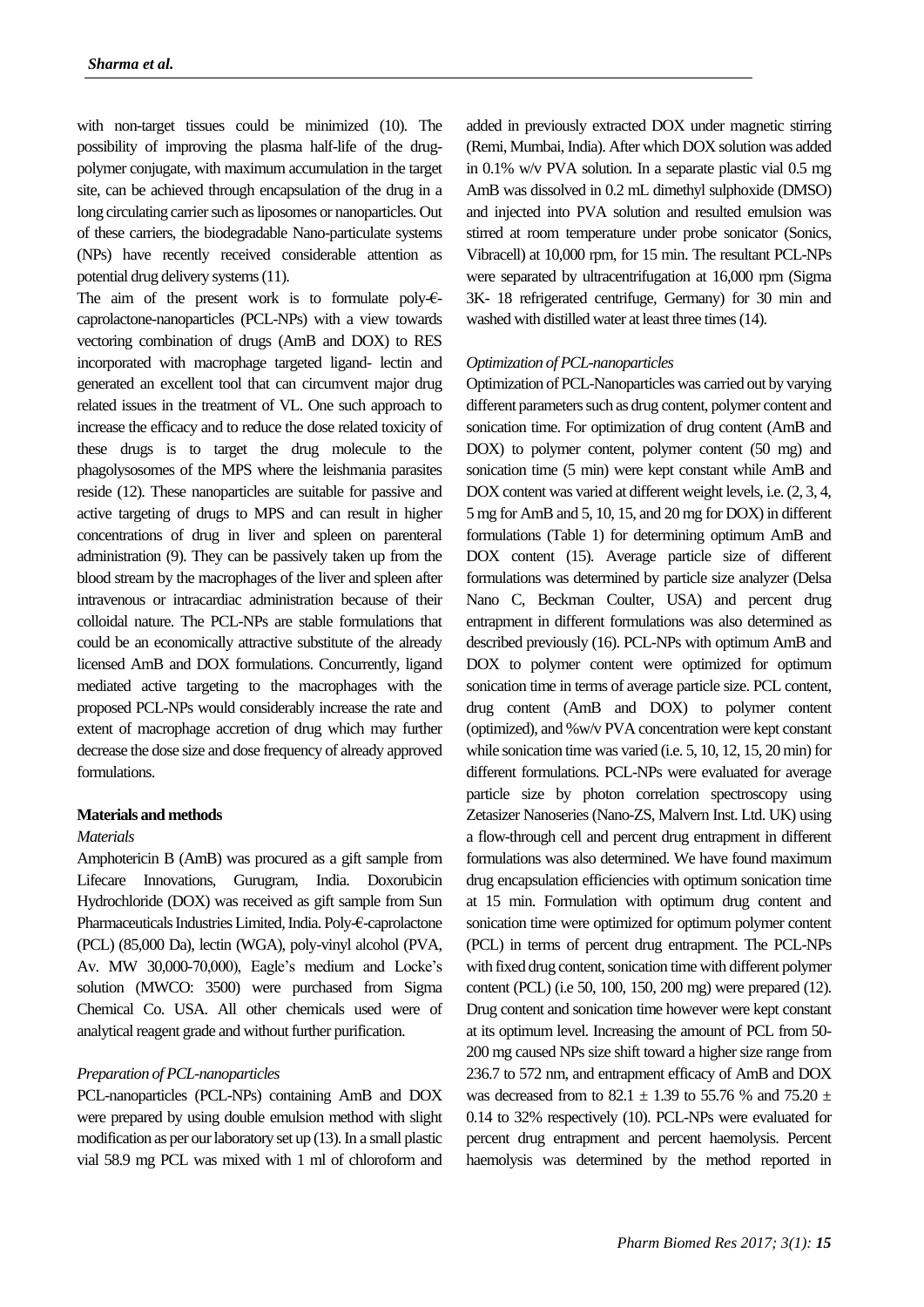literature (16). The optimization method for PCL-NPs was done to produce NPs of small size with high entrapment efficiency (Figure 1).



**Figure 1** Optimization of sonication time in terms of average particle size total polymer used (PCL) - 50 mg, AmB- 5 mg, DOX- 10 mg

To incorporate the surface of PCL-NPs with lectin, a modified emulsion-solvent evaporation method  $(w_1/\omega/w_2)$ performed with slight modification as per our laboratory setup (17). For coating, 1 mL PCL-NPs was incubated and gently stirred with 3 mL lectin dispersion at room temperature. The hardened PCL-NPs were washed twice with distilled water by ultracentrifugation (Sigma 3K-18 refrigerated centrifuge, Germany, 40,000 g, 1 h, 4  $^{\circ}$ C), the whole process being repeated thrice to ensure complete removal. The two process variables, total lectin ratio to zeta potential and incubation time required for coating were optimized by measuring the change in zeta potential of the dispersion. For optimization of zeta potential: lectin ratio and zeta potential: incubation time for the effective coating, negatively charged PCL-NPs were incubated with varying amounts of lectin, i.e. w/w ratios based on polymer weight (0:10, 1:15, 1:20 (w/w) ratio) for a fixed time period of 6 hr and zeta potential was measured (Delsa Nano C, Beckman Coulter, USA). The optimum ratio was determined at which no significant change in zeta potential was recorded on further increasing the lectin. Similarly for the optimization of incubation time, the formulations were incubated with optimum lectin content for different time periods (0, 1, 2, 3, 4, 5, 6, 7 h) and change in zeta potential was measured (18).

## *In-vitro characterization*

*Coating with lectin*

Developed PCL-NPs were characterised before and after surface ligand anchoring. The size distribution of PCL-NPs was determined in bi-distilled water by photon correlation spectroscopy (PCS) using a particle size analyser (Brookhaven Instruments Corps). For the determination, 1 mL of NPs was

dispersed in 5 mL of distilled water and sonicated for about 1 hr. The analyses were performed at a scattering angle of  $90^{\circ}$ C and a temperature of  $25<sup>0</sup>C$ . Formulations were evaluated for their shape and morphology by transmission electron microscopy (TEM) (Hitachi 7500, Japan). Phosphotungstic acid (1%) was used as a negative stain. Carbon coated samples were placed over a copper grid and subjected to TEM analysis. In vitro drug release was performed using dialysis membrane diffusion technique. Briefly, 1 mL of encapsulated formulation was suspended in 1 mL of phosphate buffer solution (PBS, pH 7.4) in a dialysis bag and dialyzed against 250 mL PBS with 0.5% Tween 80 contained in dissolution apparatus (DISSO 2000, Labindia, India), thermostated at  $37 \pm 1$  °C with moderate shaking at 100 rpm. At specific time intervals, a definite volume (1 mL) of the release medium was withdrawn and replenished with fresh PBS and analyzed for AmB and DOX amount using validated HPLC method each for both drugs (AmB and DOX). Each measurement was performed in triplicate and reported as their average (5).

In order to quantify the drug entrapment efficiency encapsulated amount, AmB and DOX was extracted from the PCL-NPs using dimethyl sulfoxide, diluted with methanol and analyzed using HPLC. The HPLC (LC-10ATvp, Shimadzu, Tokyo, Japan) was equipped with a Lichrosphere reversephase C18 column ( $250 \times 4$  mm, 5 µm; Merck, Darmstadt, Germany). Acetonitrile with KH<sub>2</sub>PO<sub>4</sub> buffer (pH 3.5, adjusted with orthophosphoric acid), (60:40, v/v) was employed as mobile phase at 1.0 ml/min flow rate and column effluent was detected with a UV detector at 405 and 235 nm. Results are expressed as AmB and DOX actual loading (drug amount encapsulated per 100 mg of PCL-NPs) and encapsulation efficiency (EE) (ratio between drug amount entrapped in the PCL-NPs and that added during PCL-NPs preparation)  $\pm$  SD of values collected from three different batches (10).

#### *Ex-vivo stability*

The Ex-vivo studies were performed by observing drug leaching and change in particle size following incubation of PCL-NPs with freshly pooled rat serum at  $37 \pm 1$  <sup>0</sup>C. The drug content of the PCL-NPs was determined by the method described previously with slight modifications (16). PCL-NPs formulations (1 mL) were incubated with 2 ml serum at  $37 \pm$ 1°C for 1, 2, 4, 6 and 24 hrs. After specified time intervals, suspensions were centrifuged at 20,000 rpm for 15 min and supernatant was filtered through 0.22 µm membrane filter. The filtrate was analyzed for drug content by reverse phase high performance liquid chromatography (HPLC) method as described previously (10). The particle size of PCL-NPs formulations was determined after 24 hrs incubation of the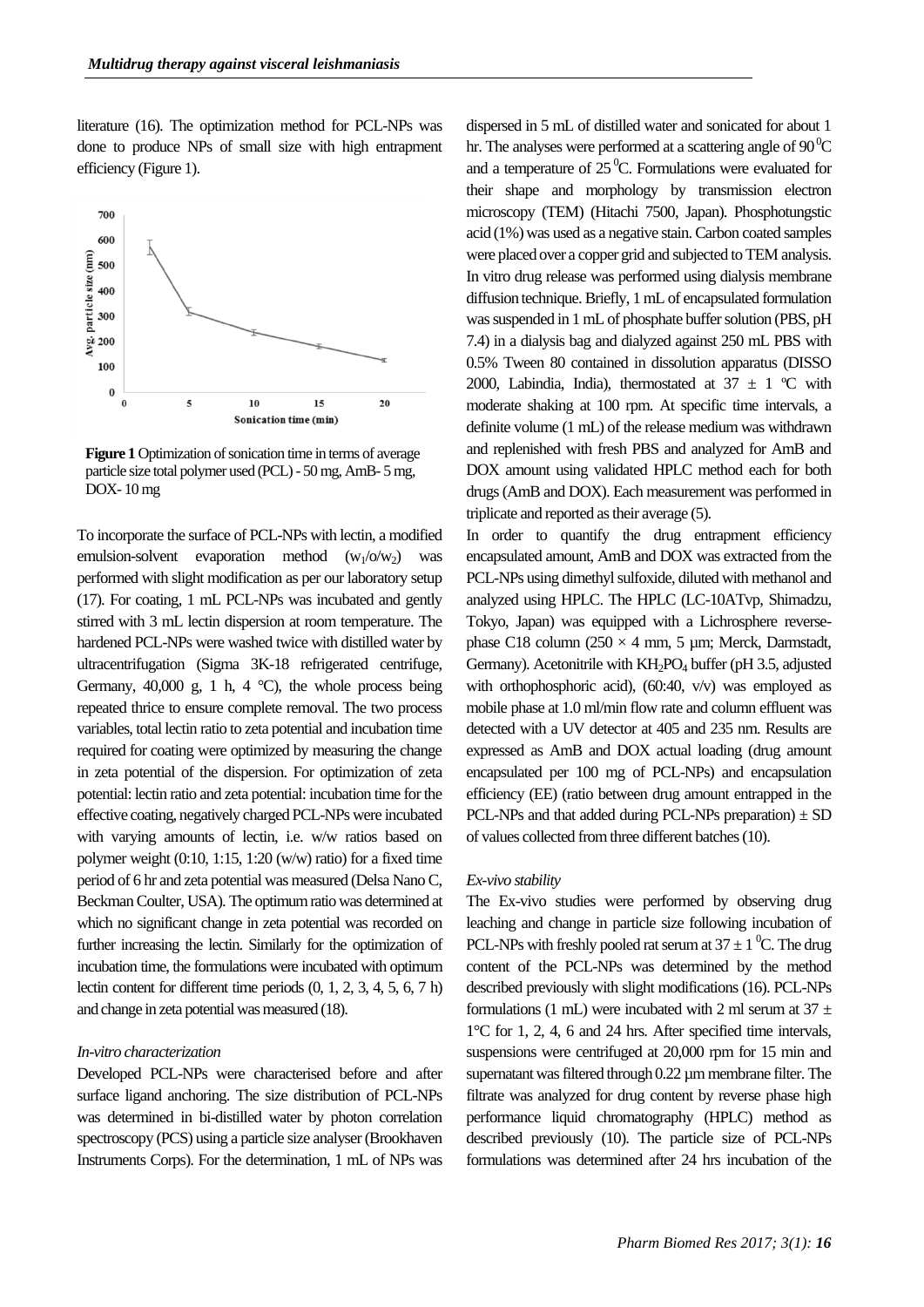formulations with the serum using particle size analyzer (CILAS, 1064, Marcoussis, France) (5).

*In vitro phagocytic uptake studies in macrophage cell line*

Adherent mouse macrophage cell line J774A.1 was used for *in vitro* activity against intracellular amastigotes in macrophages, maintained in Dulbecco's modified Eagle's medium (Sigma, USA) supplemented with 10% heat-inactivated foetal bovine serum, 100 U/mL penicillin and 100 mg/mL streptomycin at  $37 \text{ °C}$  in 5% CO<sub>2</sub> in humidified atmosphere (2). Macrophages  $(1 \times 10^5 \text{ cells/well})$  in 16-well chamber slides (Nunc, Naperville, IL, USA) were infected with promastigotes (L. donovani, Dd8) at multiplicity of infection of 10:1 (parasites: macrophage) and incubated at 37.8  $\mathrm{^0C}$  in 5% CO<sub>2</sub> for 12 hrs after which chamber slides were washed thrice with PBS (pH 7.2) to remove non-phagocytosed promastigotes and finally supplemented with medium. Different concentrations  $(0.03, 0.03)$ 0.08, 0.13 and 0.2 mg/ml) of 100 mL of free PCL-NPs, PCL-NPs (AmB and DOX), lectin-PCL-NPs in RPMI-1640 medium were added to wells in triplicate. The untreated infected macrophages were used as control. Formulations were then removed by washing after 3 hrs and macrophages were placed in medium for an additional 20 hrs and then examined for intracellular amastigotes under oil immersion objective of light microscope after methanol fixing and Giemsa staining of the slides. At least 100 macrophage nuclei were counted per well for calculating the percentage infected macrophages and number of amastigotes per 100 macrophages. After washing, cells were fixed in 10% w/v formalin in PBS (100 mL formalin (37-40% stock solution), 900 mL Water, 4 g/L NaH<sub>2</sub>PO<sub>4</sub> (monobasic), 6.5 g/L Na<sub>2</sub>HPO<sub>4</sub> (dibasic/anhydrous) and observed by CLSM (Olympus IX 81, Center Valley, PA, USA).

Percent parasite inhibition in treated wells was calculated using the following formula reported and published by our associated group previously (10).

# *PI = 100-T × 100/C*

Where PI is the percentage inhibition, T the number of parasites in treated samples/100 macrophage nuclei and C the number of parasites in control samples/100 macrophage nuclei.

## *Statistical analysis*

Results were expressed as mean  $\pm$  S.D. Three sets of experiments were performed. The data were statistically processed by one-way analysis of variance (GraphPad; Prism software program) followed by post-hoc Tukey's multiple comparison tests to determine the level of significance.

Differences were considered statistically significant at  $P <$ 0.05.

# **Results**

#### *Preparation and In-vitro characterization*

PCL-NPs formulations, containing combination of dual agents via double emulsion method were prepared. PCL-NPs were optimized for various parameters. These include drug content, sonication time and polymer content. As the concentration of drugs (AmB and DOX) was gradually lowered, particle size was decreased while percent drug entrapment was increased (Table 1). However, as the concentration of AmB and DOX was gradually lowered, the number of nanoparticles increased (Table 1). It may be attributed to the leaky membrane formations which may result in lower entrapped volume and hence lower size of the particles. This hypothesis however, needs confirmation from experimental studies (10). When concentration of AmB and DOX was used at 5 and 10 mg respectively, PCL-NPs formulations were formed within range, average particle size measured was  $236.7 \pm 0.04$  nm and entrapment efficiency was recorded to be  $82.1 \pm 1.39$  (AmB) and  $75.20 \pm 0.14$  (DOX) for PCL-NPs and again only nanoparticles were observed. Formulation having AmB and DOX of 5 mg and 10 mg respectively (formulation PCL-NP4)

**Table 1** Optimization of AmB and DOX (mg) /weight of PCL-NPs (mg)

| Formulation         | AmB     | DOX            | % Entrapment    |                  |
|---------------------|---------|----------------|-----------------|------------------|
| code                | content | <b>content</b> | efficiency      |                  |
|                     | (mg)    | (mg)           | (AmB)           | (DOX)            |
| PCI-NP1             | 10      | 20             | $65.3 \pm 1.10$ | $62.8\pm 0.12$   |
| PCI-NP <sub>2</sub> | 8       | 15             | $70.1 \pm 1.08$ | $68.11 \pm 0.16$ |
| PCI-NP3             | 6       | 12             | 78.4±1.12       | $70.18 \pm 0.11$ |
| PCI-NP4             | 5       | 10             | $82.1 \pm 1.39$ | $75.20 \pm 0.14$ |
| PCI-NP5             | 3       | 8              | 88.6±1.62       | $8012\pm0.07$    |

Total polymer used-50 mg, sonication time-15 min \*(mean  $\pm$  S.D) n=3

was considered to be optimum because for intravenous or intracardiac administration purpose, particle size should be below 1mm to prevent formation of emboli in the blood vessels (11) and formulation PCL-NP4 is having particle size in this range. Formulations with optimum drug to polymer content were subjected to sonication for different time periods to optimize the sonication time. Fig 1 shows that as the sonication time was increased from 0 to 15 min, average particle size was recorded to be decreased. Above 15 min (i.e. at 20 and 25 min sonication) particle size were recorded to be increased which may be attributed to the particle coalescence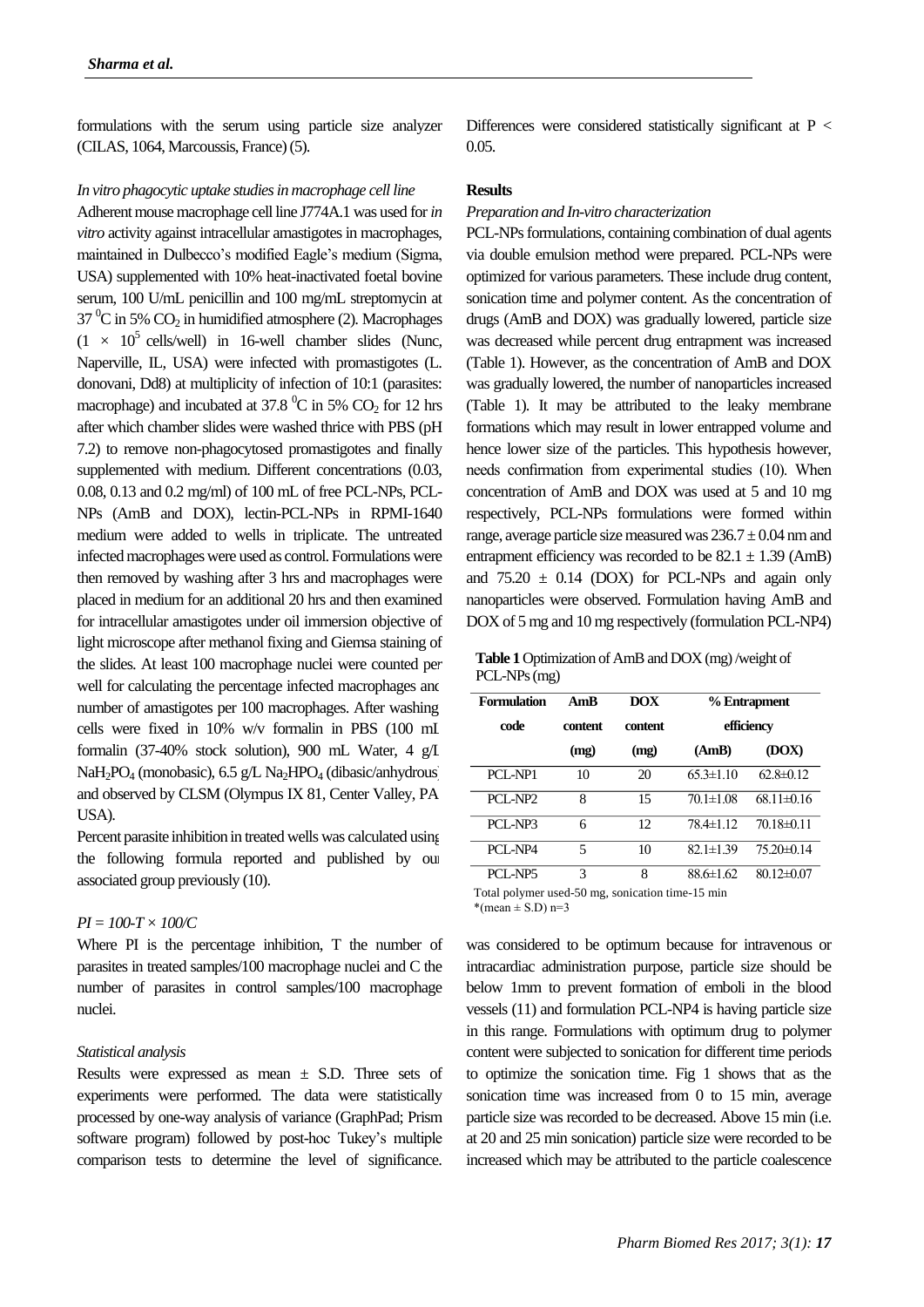occurred as a result of the high kinetic energy of the particles and they might have localized in hepatocytes apart of macrophages, the target site (12). Formulations with optimum drug content (AmB and DOX) to polymer content and sonication time were subjected to polymer ratio. From this hypothesis, optimum sonication time was recorded to be 15 min, which gave particle size of  $236.7 \pm 0.04$  nm. As the PCL content was increased from 50 to 200 mg, percent drug entrapment was also recorded to be increased (Fig. 2).



**Figure 2** Optimization of PCL content in terms of % drug entrapment and % haemolysis. Total AmB-5 mg, DOX-10 mg, sonication time-15 min, speed-10,000, Temp-25  $\mathrm{°C}$ 

This may be attributed to the formation of thick layers upon which drugs were encapsulated (13). Also as the PCL content was increased, percent haemolysis was also recorded to be higher (Fig. 2). The mechanism responsible for this toxicity is not understood (14). However, it may be attributed to the subsequent decreased stability of the NPs with the increase in PCL content and initial fast release of drug from these unstable particles (15). Optimum PCL content was found to be 50 mg (Fig. 2) which could entrap maximum amount of drug 82.1  $\pm$ 1.39 (AmB) and  $75.20 \pm 0.14$  (DOX) for PCL-NPs with an acceptable level of toxicity towards erythrocytes.

After optimizing the process parameters, PCL-NPs were coated with macrophage specific ligand lectin (18, 19). Moreover, lectin possessed a positive charge, while PCL-NPs were negatively charged which further facilitated the adsorption process and resulted in a reduction of the zeta potential of the dispersion, which was used to optimize the process variables (16, 17). This determinant variable was critically utilized in determining optimal ligand density through optimization of process variables (polymer-to-lectin ratio and incubation time) (18). The increase in average particle size in case of lectin coated PCL-NPs (252.3  $\pm$  0.04 nm) as compared to plain PCL-NPs (236.7  $\pm$  0.04 nm) is an indication of coating. Zetapotential value declined steeply from their initial values, which might have been attributed to the charge quenching of the surface associated with lectin. With a longer incubation time (beyond 6 hr), the amount of residual free lectin was decreased and the change in zeta potential was not significant. This indicated that at the end of

6th hr, the interaction and inter-digitation of added lectin could have completed. The shape and morphology of the PCL-NPs were determined by TEM. The TEM photograph suggested that the PCL-NPs are spherical in shape and multilamellar in nature (Figure 6). The presence of coating on the PCL-NPs surface could also be appreciated from the TEM, which indicates surface intervening and anchoring of ligand (Figure 6). For PCL-NPs the initial negative value of the zeta potential was changed from -12.5 to 4.51 mVon addition of cationic ligand lectin and approached towards a minimum value (Fig. 3).



**Figure 3** Optimization of lectin to polymer ratio for complete lectin coating over PCL-NPs. Incubation time of 6 hrs was kept constant.

It was apparently related to the extent of the masking of the surface charge by the lectin. On further addition of lectin especially beyond this optimum ratio (3:1 w/w) no significant change in the zeta potential was occurred for PCL-NPs. Hence optimum ratio of lectin: polymer was recorded to be 3:1 (w/w) for PCL-NPs. This indicated that at an optimal 3:1 w/w ratio of lectin: polymer, the integration of lectin with the surfactant membrane was occurred at saturation level. For optimization of incubation time, the PCL-NPs formulations using the optimum lectin: polymer ratio were incubated with lectin for different time periods (0, 1, 2, 3, 4, 5 and 6h) and the change in zeta potential was recorded (Fig. 4). Table 2 shows the average particle size and percent drug entrapment of optimized formulation of



Figure 4 Optimization of incubation time for complete lectin coating over PCL-Nanoparticles. Lectin to polymer ratio 3:1 w/w was kept constant.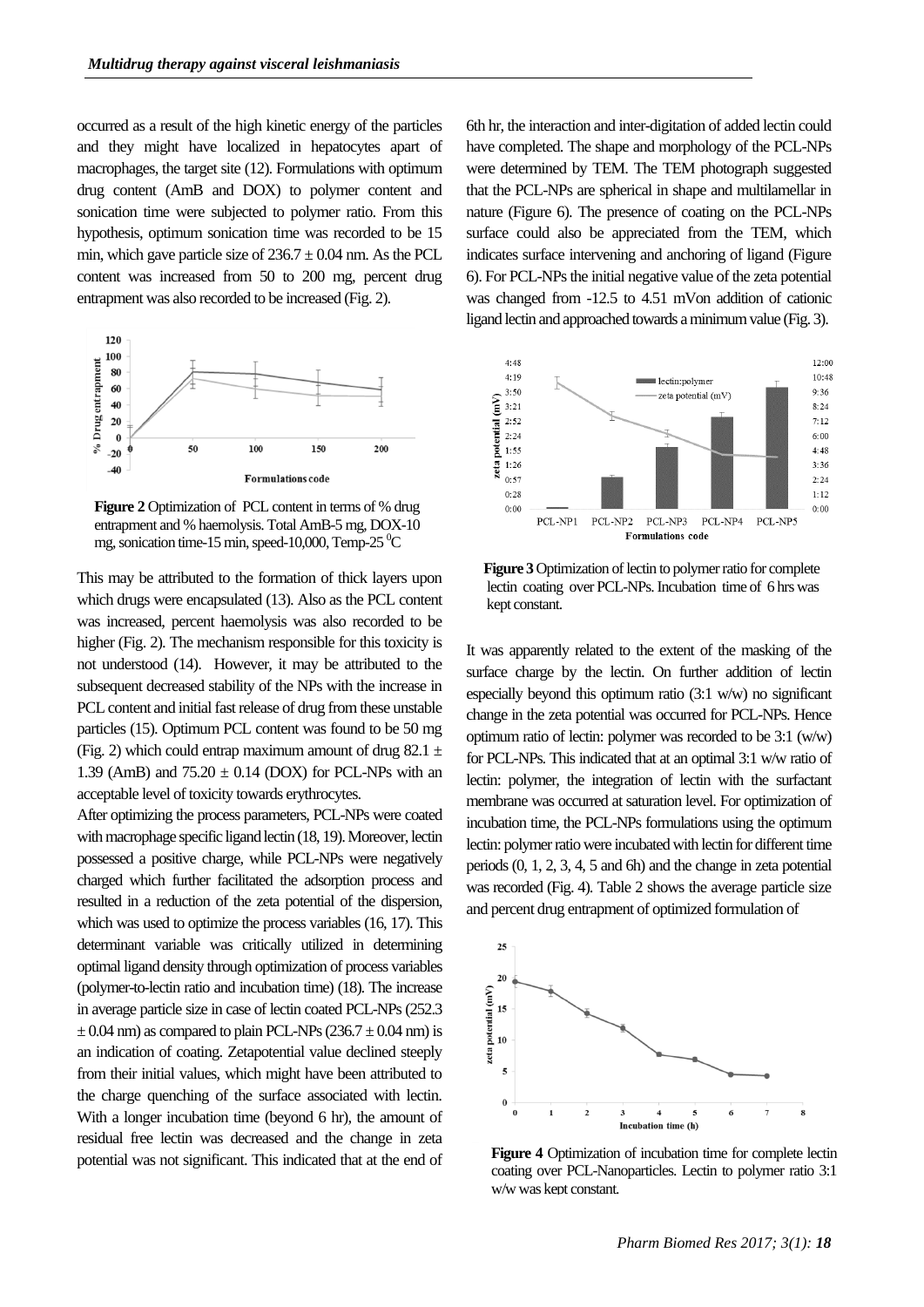| <b>FormulationNature Charge</b><br>code | оf     |                 | % Drug<br> entrapment | Average<br>particle |
|-----------------------------------------|--------|-----------------|-----------------------|---------------------|
|                                         | ligand |                 | AmB                   | size (nm)           |
|                                         |        |                 | <b>DOX</b>            |                     |
| PCL-NPs                                 |        | Negative        | $82.1 \pm 1.39$       | $236.7 \pm 0.04$    |
|                                         |        |                 | $80.1 \pm 1.29$       |                     |
| Lectin-PCL-                             |        | lectin Positive | 75.20±0.14            | $252.3 \pm 0.04$    |
| <b>NPs</b>                              |        |                 | 73.07±0.75            |                     |

**Table 2**Characterization of optimized free and lectin coated PCL-NPs

 $*(Mean \pm S.D) n=3$ 

PCL-NPs and lectin-PCL-NPs. The increase in average particle size in case of lectin-PCL-NPs as compared to PCL-NPs is an indication of coating, which can be distinguished by dark black boundary of the formulation lectin-PCL-NPs. Also the change in zeta potential of the PCL-NPs indicates the presence of coating as previously zeta potential was negative and after coating it changes into positive. Percent drug entrapment of optimized PCL-NPs and lectin-PCL-NPs formulation was recorded to be  $82.1 \pm 1.39$  (AmB) and  $75.20$  $\pm$  0.14 (DOX) and 80.1  $\pm$  1.29 (AmB) and 73.07 $\pm$  0.75 % (DOX) (w/w) respectively, revealing that lectin anchoring result in significant increase of the percent drug entrapment (Table 2). Preformed PCL-NPs were used for anchoring of ligand and this may presumably be the reason for the insignificant change recorded in the percent drug entrapment value (17). Relatively high entrapment of AmB and DOX in the PCL-NPs could be attributed to the hydrophobic nature of the drug, since the entrapment was dependent upon lipid: aqueous phase ratio.

#### *Ex-vivo stability*

Stability of developed PCL-NPs in serum was measured as percent drug leaching from PCL-NPs and changes in particle size of PCL-NPs after incubation with serum at  $37 \pm 1$  °C. The PCL-NPs were found to be almost constant upon incubation with freshly pooled rat serum (Figure 5). Only  $6.6 \pm 0.35$  and  $5.1 \pm 0.21$  % drug was leached into serum after 24 hr of incubation from plain and lectin coated PCL-NPs, respectively. This may be attributed to the hydrophobic nature of the formulation hence prevented the drug leaching in serum. Results also indicate that lectin coating considerably reduced the leaching of the drug from PCL-NPs (12). Similarly, particle size analysis of PCL-NPs did not show any significant change in the particle size of plain and lectin coated PCL-NPs

after 24 h incubation with serum (data not shown). There was only minor increase in the particle size of plain and lectin coated PCL-NPs.



**Figure 5** In-vitro drug leaching from plain and lectin coated PCL-NPs in serum after different time intervals

*In vitro phagocytic uptake studies in macrophage cell line* Qualitative analysis of in-vitro phagocytic uptake of PCL-NPs was studied using macrophage J774.1 cells in light microscopy (Figure 6). AmB and DOX loaded PCL-NPs were non-



**Figure 6** TEM image of lectin coated PCL-NPs (X 40000)

specifically taken up by macrophage cell lines and the maximum uptake was observed at 60 min. Although some PCL-NPs were found distributed and attached to cell surface, active non-specific phagocytic uptake was noticed in most wells on close observation. Staining was carried out using Giemsa stain elsewhere in the body and its bioavailability towards spleen was nominal. Free nanoparticles alone caused in very low or negligible suppression due to its immune response. Ultimately, it was clearly clarified that an optimal quantity of AmB and DOX required is reaching spleen and liver via macrophage transport. A  $74.2 \pm 1.9$  (AmB) and  $70.52$  $\pm$  1.2 (DOX) parasitic suppression indicates that our prepared delivery system can be a capable tool for anti-leishmanial therapy.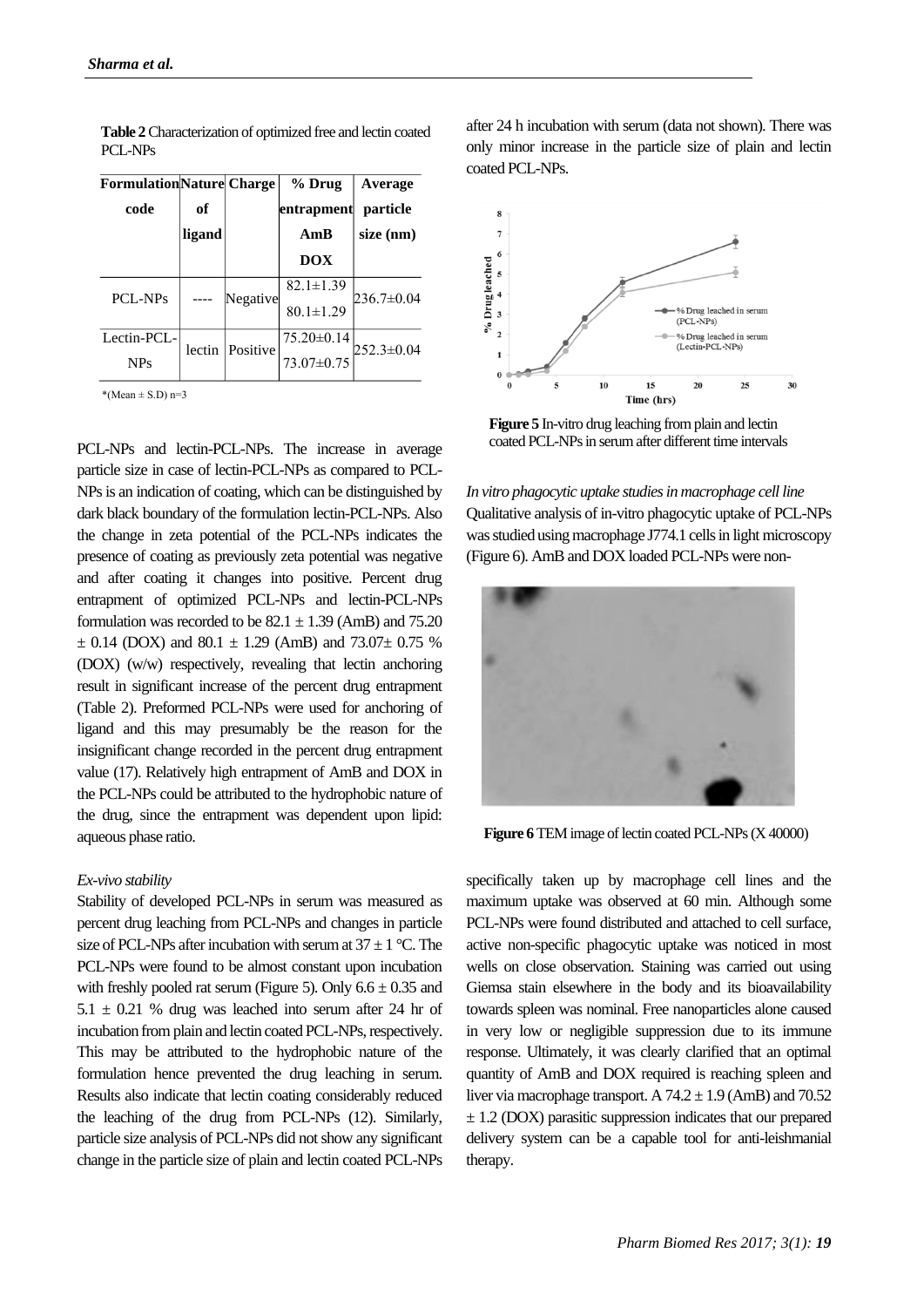# **Discussion**

PCL-NPs have been recognized as potent drug delivery systems for the treatment of Visceral leishmaniasis (VL) because both nanoparticles as well as leishmania parasite are taken up by the same reticuloendothelial system (RES) and it creates an ideal situation for a high degree of drug parasite interaction (16). Furthermore, if suitable ligands are incorporated to PCL-NPs so that they could easily be recognized by the macrophages (host for the parasite) receptors, then these customized PCL-NPs could probably be used successfully as carriers for site specific delivery (17).The majority of the drugs used formerly in the therapy of visceral leishmaniasis were toxic. However when those drugs were Nanoparticles-encapsulated, they were found to be less toxic and more efficient in the therapy of visceral leishmaniasis (16). In the present study the efficacy of AmB and DOX in the form of novel carrier, PCL-NPs was tested against VL in macrophage cell line and compared with free AmB and DOX and indicates that prepared delivery system can be a capable tool for anti-leishmanial therapy. This may be attributed to the nano size range of PCL-NPs which forced the particles to accumulate in the macrophage rich organs like spleen, hence related to a different drug biodistribution in the form of carrier. Moreover formulation Lectin-PCL-NPs was found to be most potent as compared to PCL-NPs which includes involvement of mannose receptors expressed onto the membrane of macrophages of the liver and spleen. These receptors might have been involved in the selective and higher uptake of the ligand appended nanoparticles (lectin-PCL-NPs) due to ligandreceptor interaction (16).

# **Conclusion**

We have proved the efficacy of AmB and DOX-loaded PCL-Nanoparticle (PCL-NPs) delivery system used for anti-VL using macrophage-targeted drug delivery approach. The nanoparticles of PCL were successfully prepared by double emulsion method with optimum size and entrapment. By exploiting passive targeting modes, total dose required for therapy was grossly cut down to few orders extent less than free drug, rendering the therapy favourable and affordable. The developed systems (plain and lectin coated PCL-NPs) via intravenous/ intracardiac administration appear promising for the treatment of VL specifically and hepato-splenic candidiasis. Developed formulation system exhibited no major side effects and thereby ensuring safer use over time and is possibly a better substitution for antimonials or other anti VL drugs which is suffering resistance and toxicity concerns. Further extensive studies on stability aspects should be carried out before proceeding to industrial scale-up.

#### **Acknowledgements**

Author Prachi Sharma is thankful to Apeejay Stya University, New Delhi, India, for providing necessary facilities for research work. The help and facilities provided by the Central Drug Research Institute, Lucknow (UP), India, are also duly acknowledged.

## **Conflict of interest**

The authors report no conflicts of interest.

#### **References**

- 1. Nan A, Croft SL, Yardley V, Ghandehari H. Targetable watersoluble polymer-drug conjugates for the treatment of visceral leishmaniasis. J Control Release 2004;94:115-27.
- 2. Kumar N, Sharma P, Jaiswal A, Dube A, Gupta S. Development and evaluation of paminophenylmannopyranoside anchored emulsomes for treatment of experimental visceral leishmaniasis. Ann Clin Cytol Pathol 2016;2:1042.
- 3. Khare P, Rastogi P, Gupta S, Maurya R, Dube A. In vitro and in vivo efficacy of a new herbaceous indian plant-Abutilon indicum against Leishmania donovani infection. Amer J Phytomed Clin Ther 2014; 2:134-9.
- 4. Kumari S, Kumar A, Samant M, Singh N, Dube A. Discovery of novel vaccine candidates and drug targets against visceral leishmaniasis using proteomics and transcriptomics. Curr Drug Targets 2008;9:938-47.
- 5. Gupta S, Dube A, Vyas SP. Development and characterization of amphotericin B loaded solid lipid nanoparticles against experimental visceral leishmaniasis. Pharm Nanotech 2013;1:54-67.
- 6. Pal A, Gupta S, Jaiswal A, Dube A, Vyas SP. Development and evaluation of tripalmitin emulsomes for the treatment of experimental visceral leishmaniasis. J Liposome Res 2012;22:62-71.
- 7. Mukherjee S, Das L, Kole L, Karmakar S, Datta N, Das PK. Targeting of parasite-specific immunoliposome-encapsulated doxorubicin in the treatment of experimental visceral leishmaniasis. J Infect Dis 2004;189:1024-34.
- 8. [Kalaria DR,](https://www.ncbi.nlm.nih.gov/pubmed/?term=Kalaria%20DR%5BAuthor%5D&cauthor=true&cauthor_uid=18998202) [Sharma G,](https://www.ncbi.nlm.nih.gov/pubmed/?term=Sharma%20G%5BAuthor%5D&cauthor=true&cauthor_uid=18998202) [Beniwal V,](https://www.ncbi.nlm.nih.gov/pubmed/?term=Beniwal%20V%5BAuthor%5D&cauthor=true&cauthor_uid=18998202) [Ravi Kumar MN.](https://www.ncbi.nlm.nih.gov/pubmed/?term=Ravi%20Kumar%20MN%5BAuthor%5D&cauthor=true&cauthor_uid=18998202) Design of Biodegradable Nanoparticles for Oral Delivery of Doxorubicin: In vivo Pharmacokinetics and Toxicity Studies in Rats. Pharm Res 2009;26:492-501.
- 9. Lammers T, Subr V, Ulbrich K, Peschke P, Huber PE, Hennink WE, et al. Simultaneous delivery of doxorubicin and gemcitabine to tumors in vivo using prototypic polymeric drug carriers. Biomaterials 2009;30:3466-75.
- 10. Vyas SP, Quraishi S, Gupta S, Jaganathan KS. Aerosolized liposome-based delivery of amphotericin B to alveolar macrophages. Int J Pharm 2005;296:12-25.
- 11. Kunjachan S, Gupta S, Dwivedi AK, Dube A, Chourasia, M. Chitosan-based macrophage-mediated drug targeting for the treatment of experimental visceral leishmaniasis. J microencapsul 2011;28:301-10.
- 12. Dubey N, Varshney R, Shukla J, Ganeshpurkar A, Hazari PP, Bandopadhaya GP, et al. Synthesis and evaluation of biodegradable PCL/PEG nanoparticles for neuroendocrine tumor targeted delivery of somatostatin analog. Drug Deliv 2012;19:132-42.
- 13. Sharma S, Kumar P, Jaiswal A, Dube A, Gupta S. Development and characterization of doxorubicin loaded microparticles against experimental visceral leishmaniasis. J Biomed Nanotech 2011;7:135-6.
- 14. Italia JL, Bhatt DK, Bhardwaj V, Tikoo K, Kumar MN. PLGA nanoparticles for oral delivery of cyclosporine: nephrotoxicity and pharmacokinetic studies in comparison to Sandimmune Neoral. J Control Release 2007;119:197-206.
- 15. Roy P, Das S, Bera T, Mondol S, Mukherjee A. Andrographolide nanoparticles in leishmaniasis: